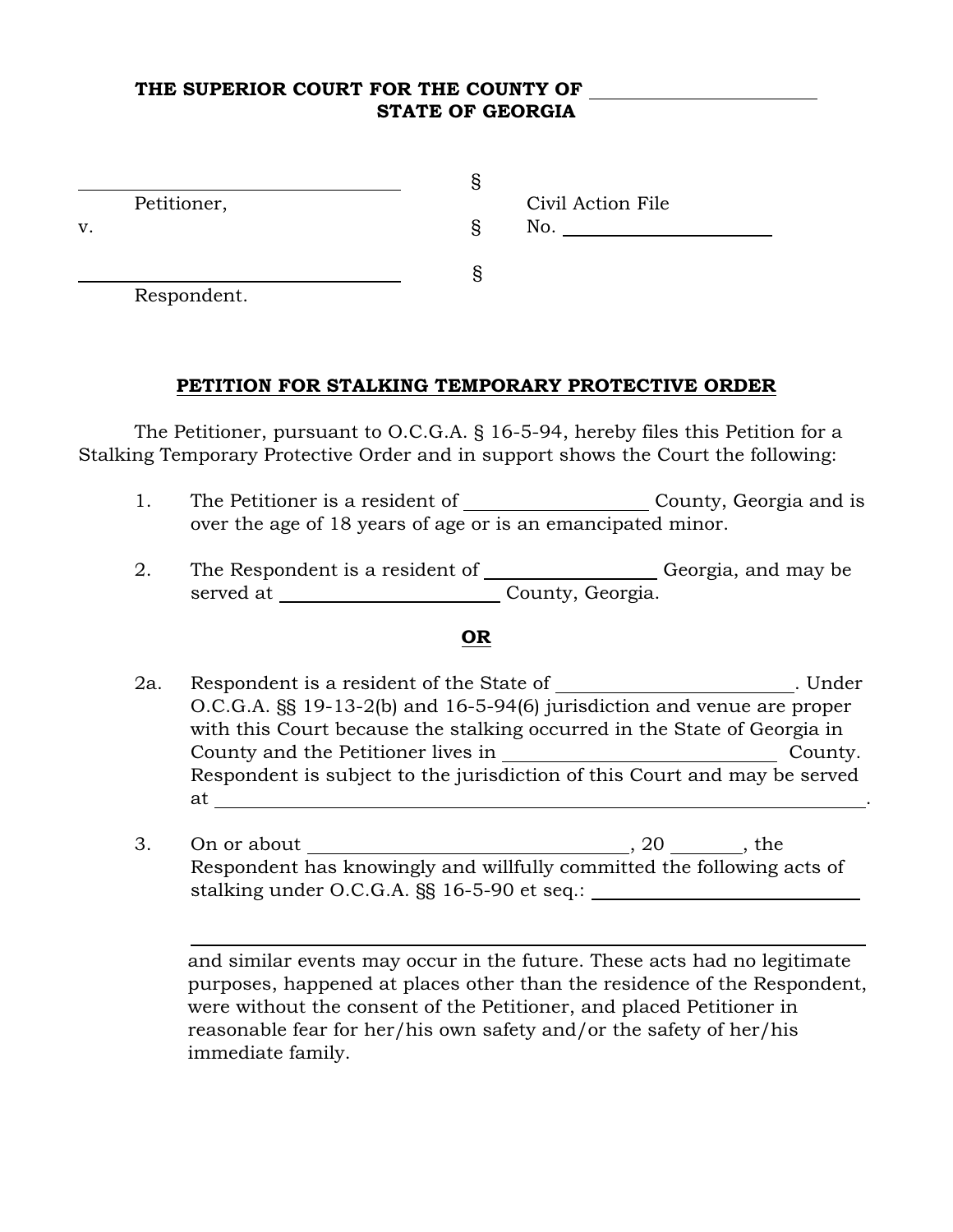# THEREFORE, Petitioner requests:

- (a) That the Court set a hearing within thirty (30) days of the signing of the Order and to direct Respondent to appear before this Court and to show any reasons why the demands of the Petitioner should not be granted;
- (b) That the Respondent be served a copy of this Petition and Ex Parte Protective Order as required by law;
- (c) Order law enforcement to enforce the order;
- (d) That this Court issue a twelve month protective order to:

 order Respondent to stop harassing and intimidating Petitioner and her/his immediate family;

 order Respondent not have any direct or indirect contact with the petitioner and her/his immediate family;

order Respondent be enjoined from approaching within \_\_\_\_\_ yards of Petitioner and Petitioner's residence;

 order Respondent refrain from the conduct toward the Petitioner as stated in this Petition;

 order Respondent to receive appropriate psychiatric or psychological services; award the Petitioner costs and attorney fees for having to bring this action.

Respectfully submitted,

Petitioner

 $\overline{a}$ 

Address

l

 $\overline{a}$ 

Phone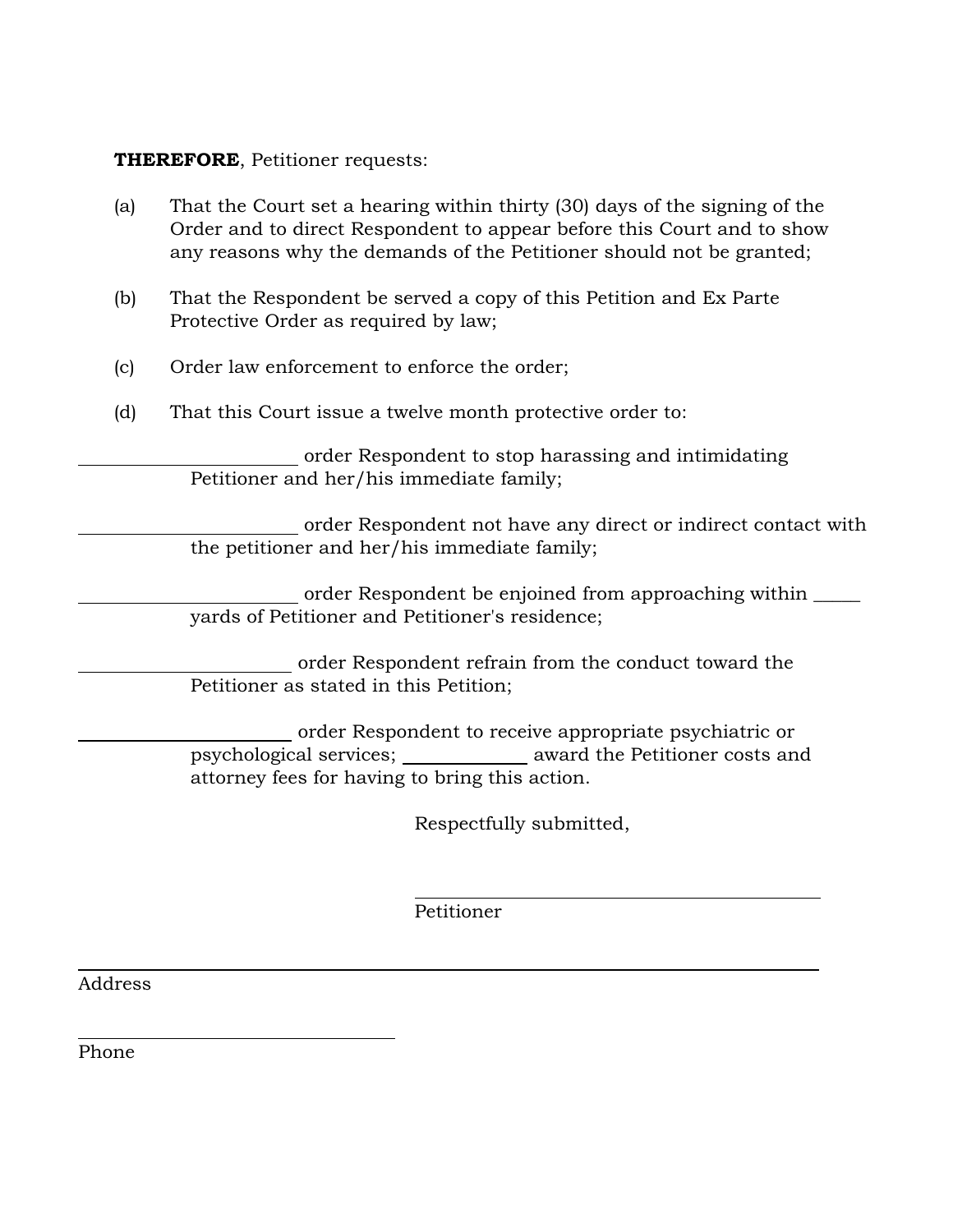# REPONDENT'S INDENTIFYING FACT SHEET

(Please complete as much as possible; one of thse must be provided to have the Order placed in the National Crime Infopration Center registry: Respondent's date of birth, social secutrityy number, or driver's license number)

|                                            |  |  | Color of eyes _____________ Height: ____________ Weight: _______________________ |  |  |
|--------------------------------------------|--|--|----------------------------------------------------------------------------------|--|--|
|                                            |  |  | Race: Ethinic Background: Respondent has                                         |  |  |
| distinguishing marks (tattos, scars, etc.) |  |  |                                                                                  |  |  |
| Respondent drives a                        |  |  |                                                                                  |  |  |
|                                            |  |  | License tag number and has a                                                     |  |  |
|                                            |  |  |                                                                                  |  |  |
| Respondent's home address:                 |  |  |                                                                                  |  |  |
| and is employed by _____                   |  |  | at                                                                               |  |  |
|                                            |  |  | and works from to to the on (days)                                               |  |  |